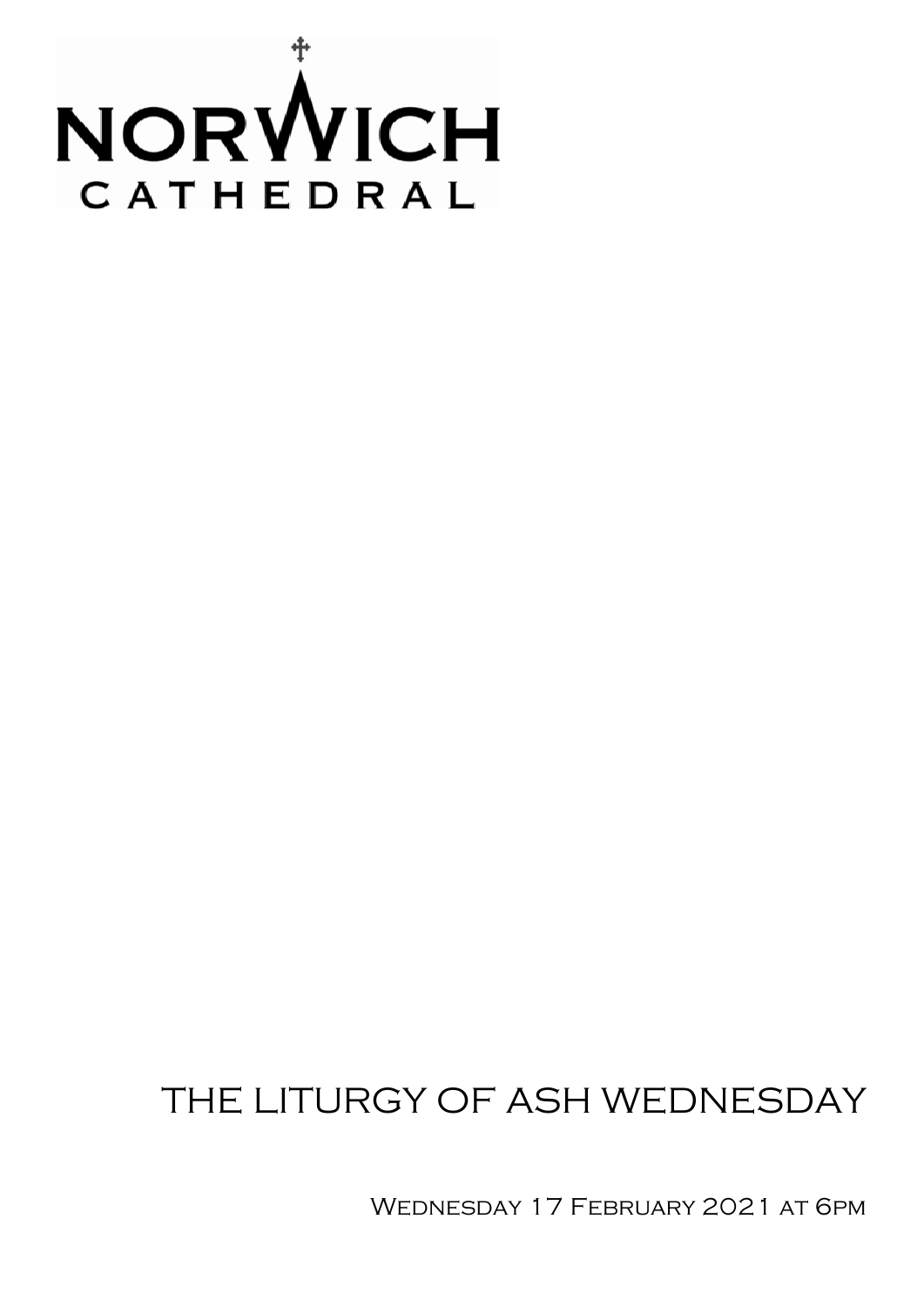*Tonight's Liturgy marks the beginning of an exciting, rather than gloom-ridden, Lenten journey. The theme of penitence runs throughout the service, but of equal importance is God's promise of forgiveness. Whilst Lent is a moment for significant reflection and searching of the soul, and for embarking on a period of self-discipline, it is a gift that we can use in our relationship with God both individually and also as members of the Body of Christ.*

*The Lay Clerks of the Cathedral Choir sings the Eucharist to the 'Plainsong Mass for Mean' by John Sheppard.*



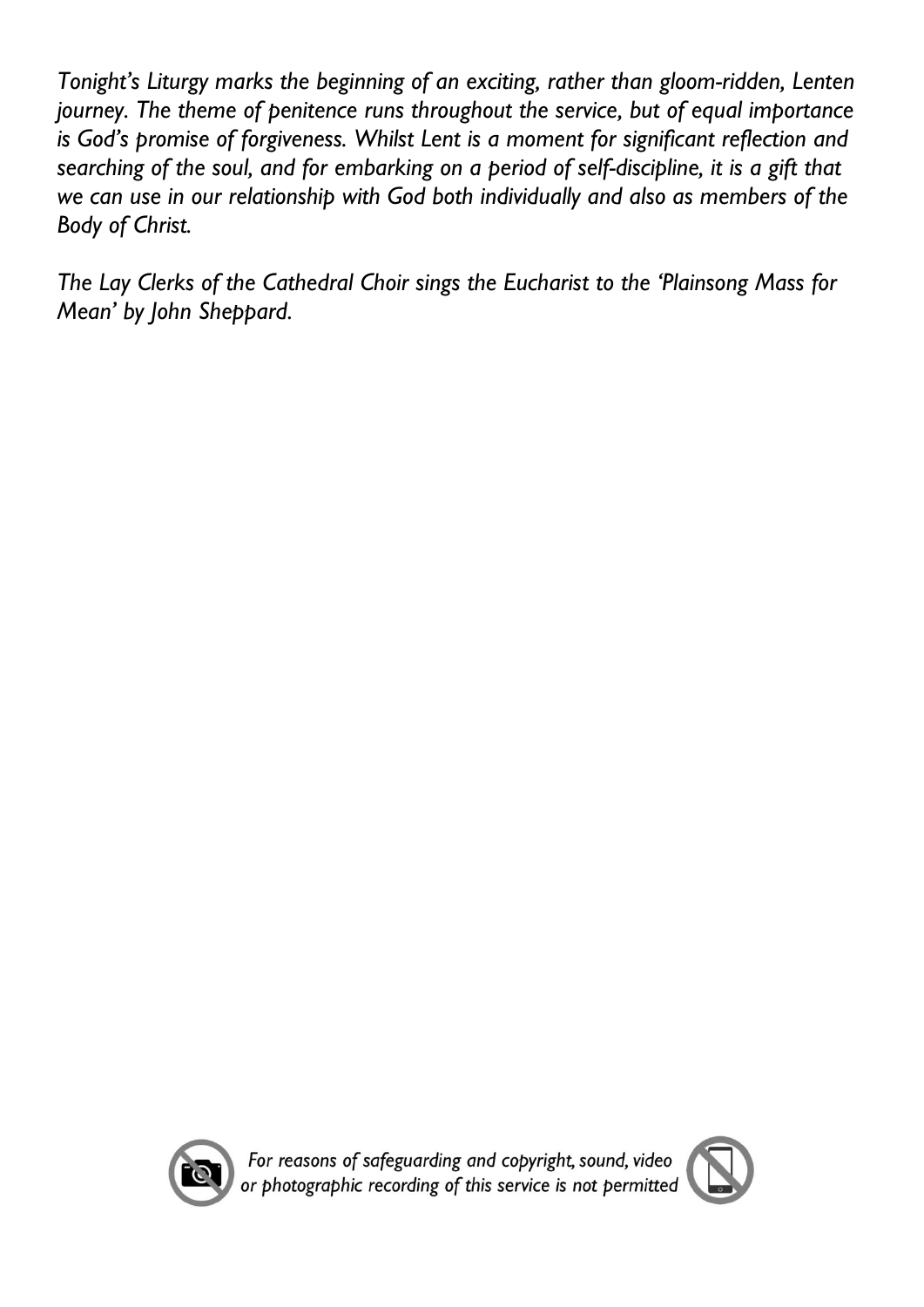*Kneel or remain seated as the Choir and Ministers enter in silence to stand at the west end of the choir.*

## PREPARATION

| President<br>All | I will go to the altar of God.<br>Even to the God of my joy and gladness.                                                                                                                                                                                                                                           |
|------------------|---------------------------------------------------------------------------------------------------------------------------------------------------------------------------------------------------------------------------------------------------------------------------------------------------------------------|
| All              | Give judgement for me, O God, and defend my cause<br>against an ungodly people: deliver me from the deceitful<br>and the wicked.<br>For you are the God of my refuge;<br>why have you cast me from you,<br>and why go I so heavily,<br>while the enemy oppresses me?                                                |
| All              | O send out your light and your truth, that they may lead me:<br>and bring me to your holy hill and to your dwelling.<br>That I may go to the altar of God,<br>to the God of my joy and gladness;<br>and on the lyre I will give thanks to you,<br>O God my God.                                                     |
| All              | Why are you so full of heaviness, O my soul,<br>and why are you so disquieted within me?<br>O put your trust in God, for I will yet give him thanks,<br>who is the help of my countenance and my God.                                                                                                               |
| All              | I will go to the altar of God.<br>Even to the God of my joy and gladness.                                                                                                                                                                                                                                           |
| All              | <b>Almighty God,</b><br>to whom all hearts are open,<br>all desires known,<br>and from whom no secrets are hidden:<br>cleanse the thoughts of our hearts<br>by the inspiration of your Holy Spirit,<br>that we may perfectly love you,<br>and worthily magnify your holy name;<br>through Christ our Lord.<br>Amen. |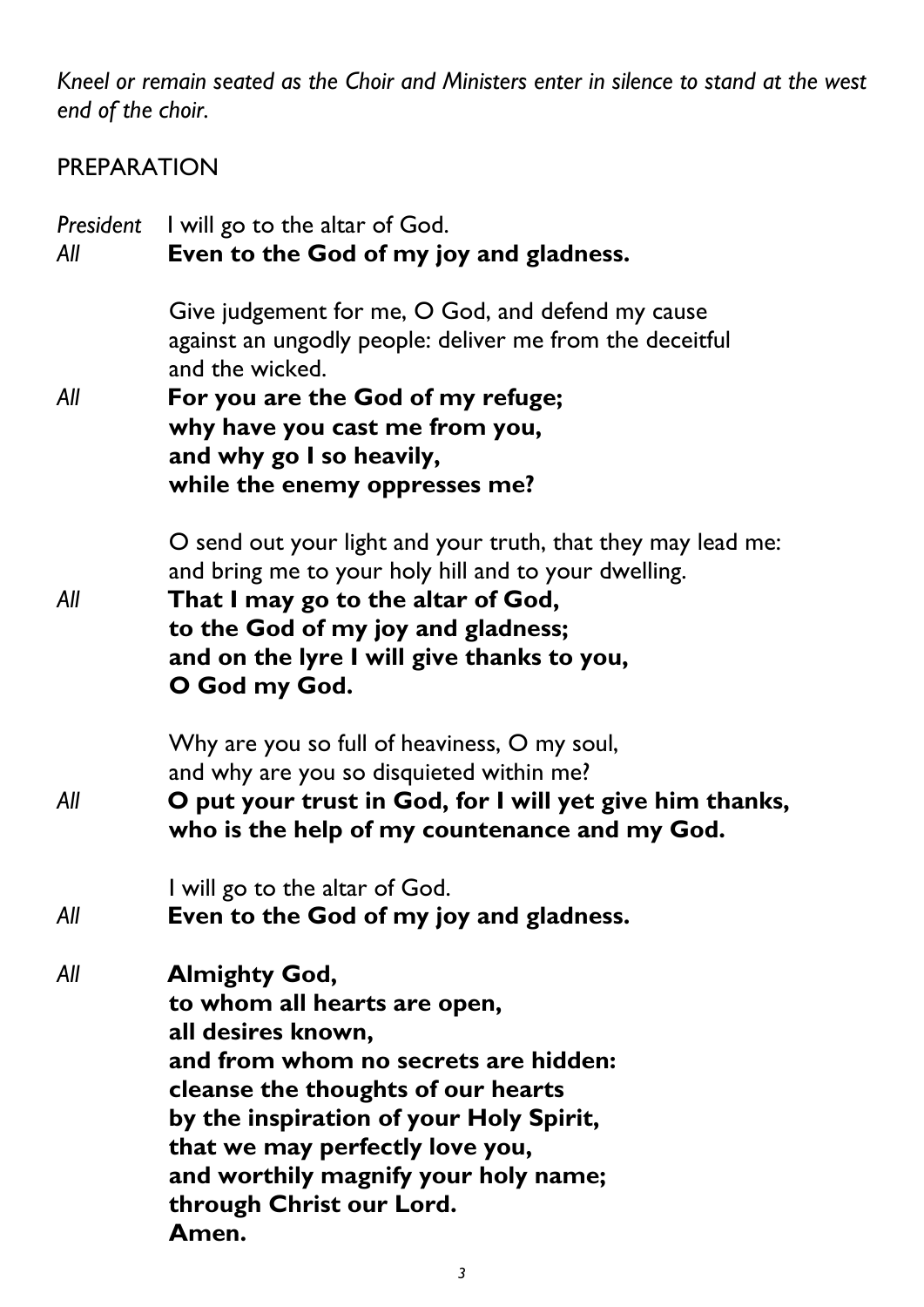## **THE GATHERING**

HYMN *Tune: Down Ampney*  $\begin{array}{|c|c|c|}\n\hline\n\text{o} & \text{o}\n\end{array}$  $\int_{0}^{\pi}$  $\overline{\mathbf{o}}$ 

**Come down, O love divine, seek thou this soul of mine, and visit it with thine own ardour glowing; O comforter, draw near, within my heart appear, and kindle it, thy holy flame bestowing.**

**O let it freely burn, till earthly passions turn to dust and ashes in its heat consuming; and let thy glorious light shine ever on my sight, and clothe me round, the while my path illuming.**

**Let holy charity mine outward vesture be, and lowliness become mine inner clothing: true lowliness of heart, which takes the humbler part, and o'er its own shortcomings weeps with loathing.**

**And so the yearning strong, with which the soul will long, shall far outpass the power of human telling; for none can guess its grace, till he become the place wherein the Holy Spirit makes his dwelling.**

*Words: Bianco da Sienna tr. Richard Littledale*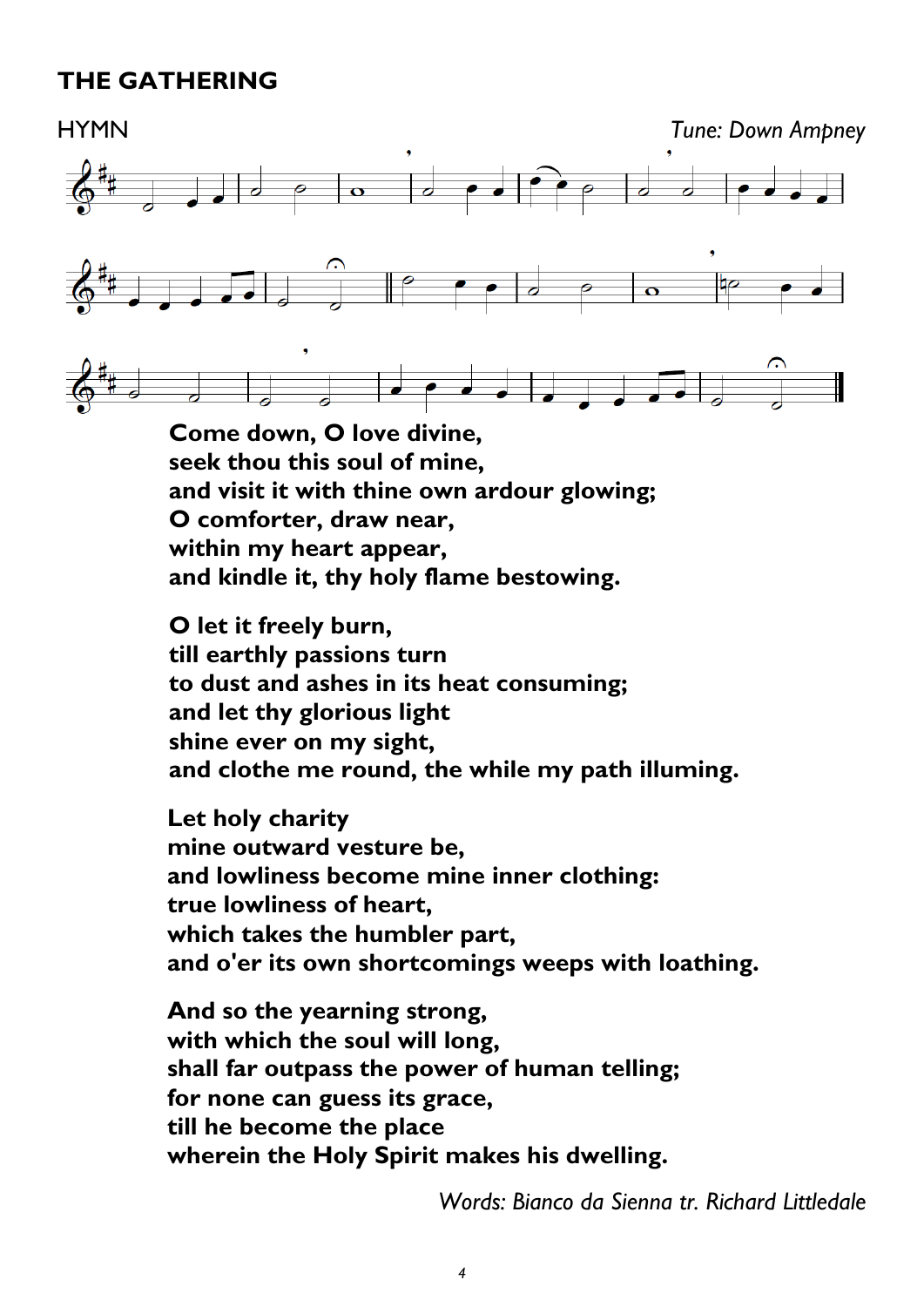In the name of the Father, and of the Son, and of the Holy Spirit. *All* **Amen**

The Lord be with you *All* **and also with you.**

*The President introduces the season of Lent and invites the people to observe it faithfully.*

*President* Brothers and sisters in Christ: since early days Christians have observed with great devotion the time of our Lord's passion and resurrection and prepared for this by a season of penitence and fasting.

> By carefully keeping these days, Christians take to heart the call to repentance and the assurance of forgiveness proclaimed in the gospel, and so grow in faith and in devotion to our Lord.

I invite you, therefore, in the name of the Church, to the observance of a holy Lent, by self-examination and repentance; by prayer, fasting, and self-denial; and by reading and meditating on God's holy word.

*The choir sings Kyrie Eleison.*

### THE COLLECT

*The President says* 'Let us pray for grace to keep Lent faithfully'*.* 

*The congregation stands in silent prayer, and the President says the Collect:*

Almighty and everlasting God, you hate nothing that you have made and forgive the sins of all those who are penitent: create and make in us new and contrite hearts that we, worthily lamenting our sins and acknowledging our wretchedness, may receive from you, the God of all mercy, perfect remission and forgiveness; through Jesus Christ your Son our Lord, who is alive and reigns with you, in the unity of the Holy Spirit, one God, now and for ever. *All* **Amen.**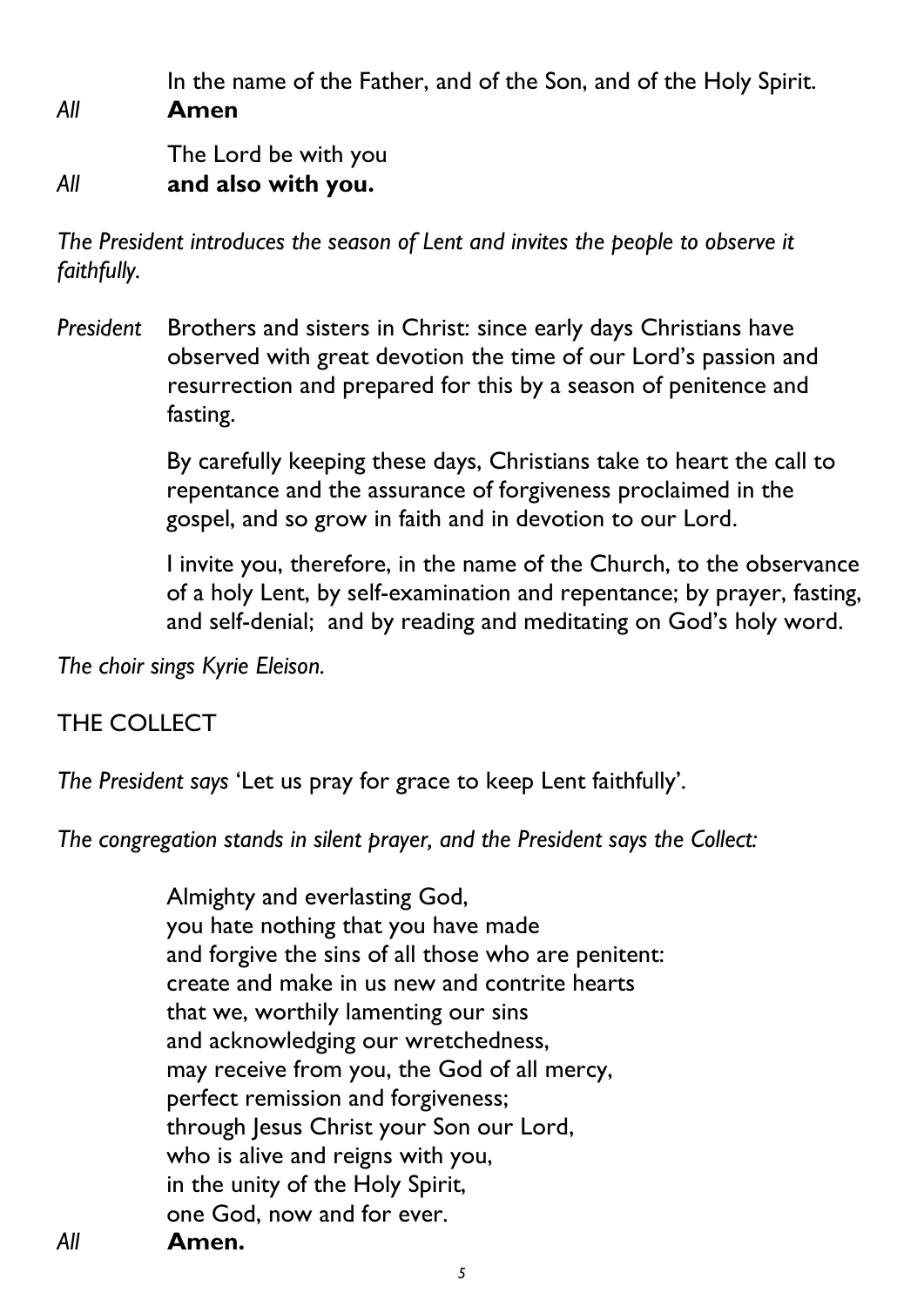# **THE LITURGY OF THE WORD**

#### *Sit* THE FIRST READING: *2 Corinthians 5:20b - 6:10*

We are ambassadors for Christ, since God is making his appeal through us; we entreat you on behalf of Christ, be reconciled to God. For our sake he made him to be sin who knew no sin, so that in him we might become the righteousness of God. As we work together with him, we urge you also not to accept the grace of God in vain. For he says, 'At an acceptable time I have listened to you, and on a day of salvation I have helped you.' See, now is the acceptable time; see, now is the day of salvation! We are putting no obstacle in anyone's way, so that no fault may be found with our ministry, but as servants of God we have commended ourselves in every way: through great endurance, in afflictions, hardships, calamities, beatings, imprisonments, riots, labours, sleepless nights, hunger; by purity, knowledge, patience, kindness, holiness of spirit, genuine love, truthful speech, and the power of God; with the weapons of righteousness for the right hand and for the left; in honour and dishonour, in ill repute and good repute.

We are treated as impostors, and yet are true; as unknown, and yet are well known; as dying, and see—we are alive; as punished, and yet not killed; as sorrowful, yet always rejoicing; as poor, yet making many rich; as having nothing, and yet possessing everything.

*At the end*

*Reader* For the word of the Lord *All* **Thanks be to God.**

PSALM 51. 1-17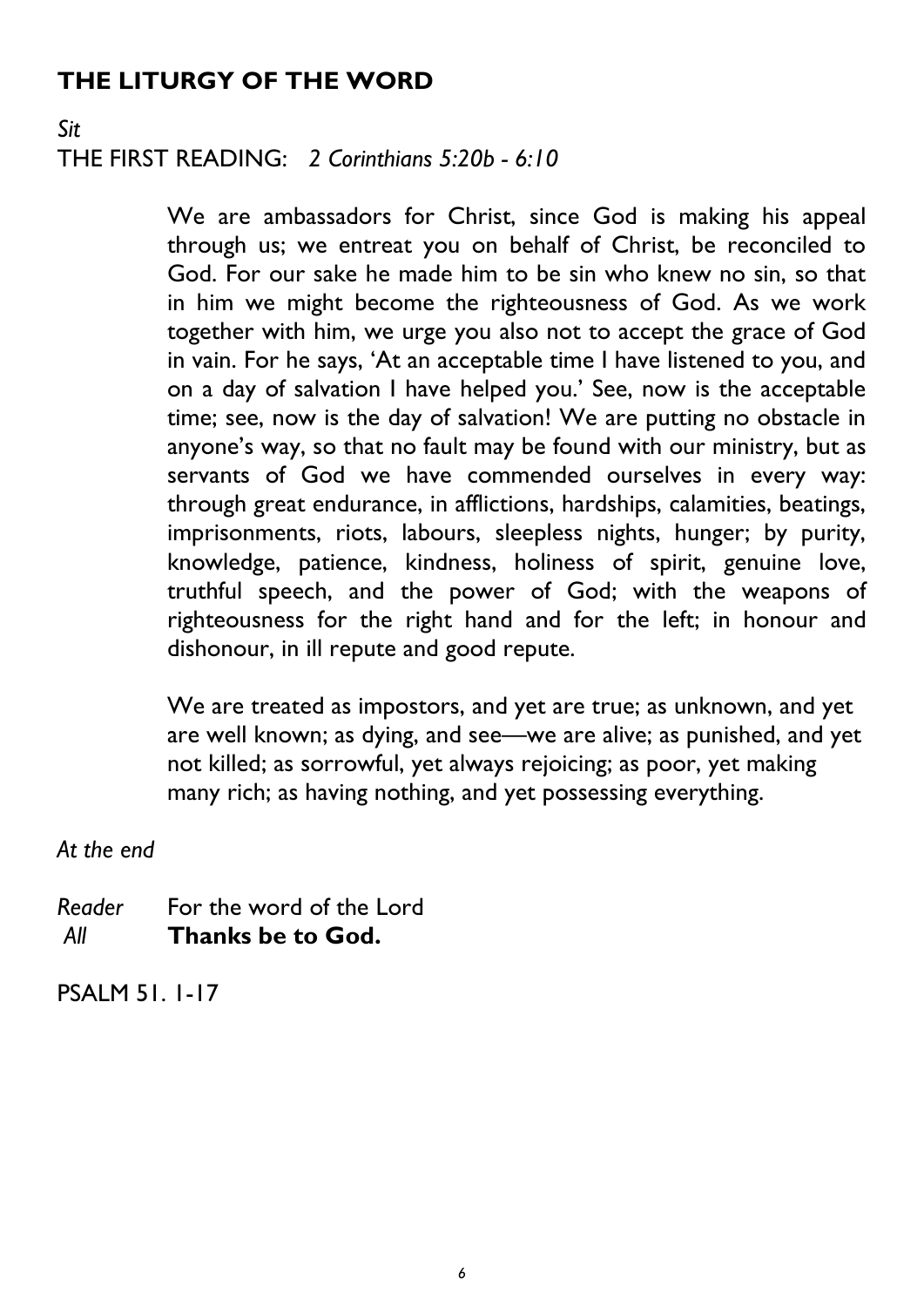## THE GOSPEL ACCLAMATION

*The choir sings the following, and the congregation responds:*



*The choir sings: 'The Lord is a great God! O that today you would listen to his voice. Harden not your hearts.' All sing again 'Praise to you, O Christ, king of eternal glory.'*

THE GOSPEL READING: *Matthew 6.1-6, 16-21*

*At the beginning Deacon* The Lord be with you *All* **and also with you.**

*Deacon* Hear the Gospel of our Lord Jesus Christ according to Matthew.



*At the end*

*Deacon* This is the Gospel of the Lord.



*All sing again 'Praise to you, O Christ, king of eternal glory.'*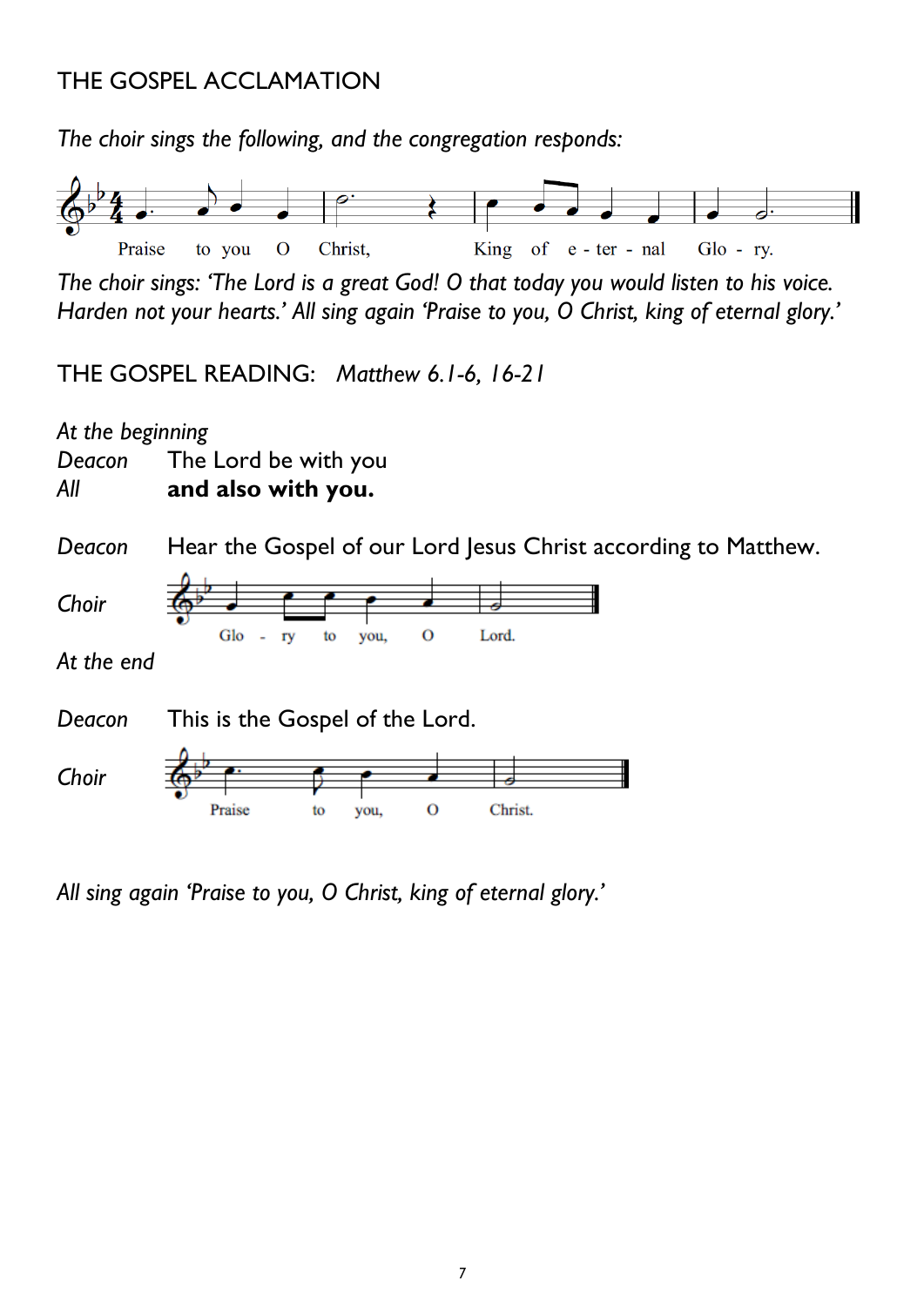*Sit* THE HOMILY *The Dean*

# **THE LITURGY OF PENANCE**

# LITANY

| President Let us now call to mind our sin |
|-------------------------------------------|
| and the infinite mercy of God.            |

*Kneel*

| Cantor<br>All sing<br>Cantor<br>All sing | God the Father,<br><b>have mercy on us.</b> (On one note, with the choir)<br>God the Son,<br>have mercy on us. |
|------------------------------------------|----------------------------------------------------------------------------------------------------------------|
| Cantor                                   | God the Holy Spirit,                                                                                           |
| All sing                                 | have mercy on us.                                                                                              |
| Cantor                                   | Holy, blessed and glorious Trinity,                                                                            |
| All sing                                 | have mercy on us.                                                                                              |
| Cantor                                   | From all evil and mischief;                                                                                    |
|                                          | from pride, vanity and hypocrisy;                                                                              |
|                                          | from envy, hatred and malice;                                                                                  |
|                                          | and from all evil intent,                                                                                      |
| All sing                                 | de -<br>Good<br>Lord,<br>liv                                                                                   |
| Cantor                                   | From sloth, worldliness and love of money;<br>from hardness of heart                                           |
| All                                      | and contempt for your word and your laws,<br>Good Lord, deliver us.                                            |
| Cantor                                   | From the sins of body and mind;<br>from the deceits of the world, the flesh, and the devil,                    |
| All                                      | Good Lord, deliver us.                                                                                         |
| Cantor                                   | In all times of sorrow; in all times of joy;<br>in the hour of death,<br>and at the day of judgement,          |
| All                                      | Good Lord, deliver us.                                                                                         |
| Cantor                                   | By the mystery of your holy incarnation;                                                                       |
|                                          |                                                                                                                |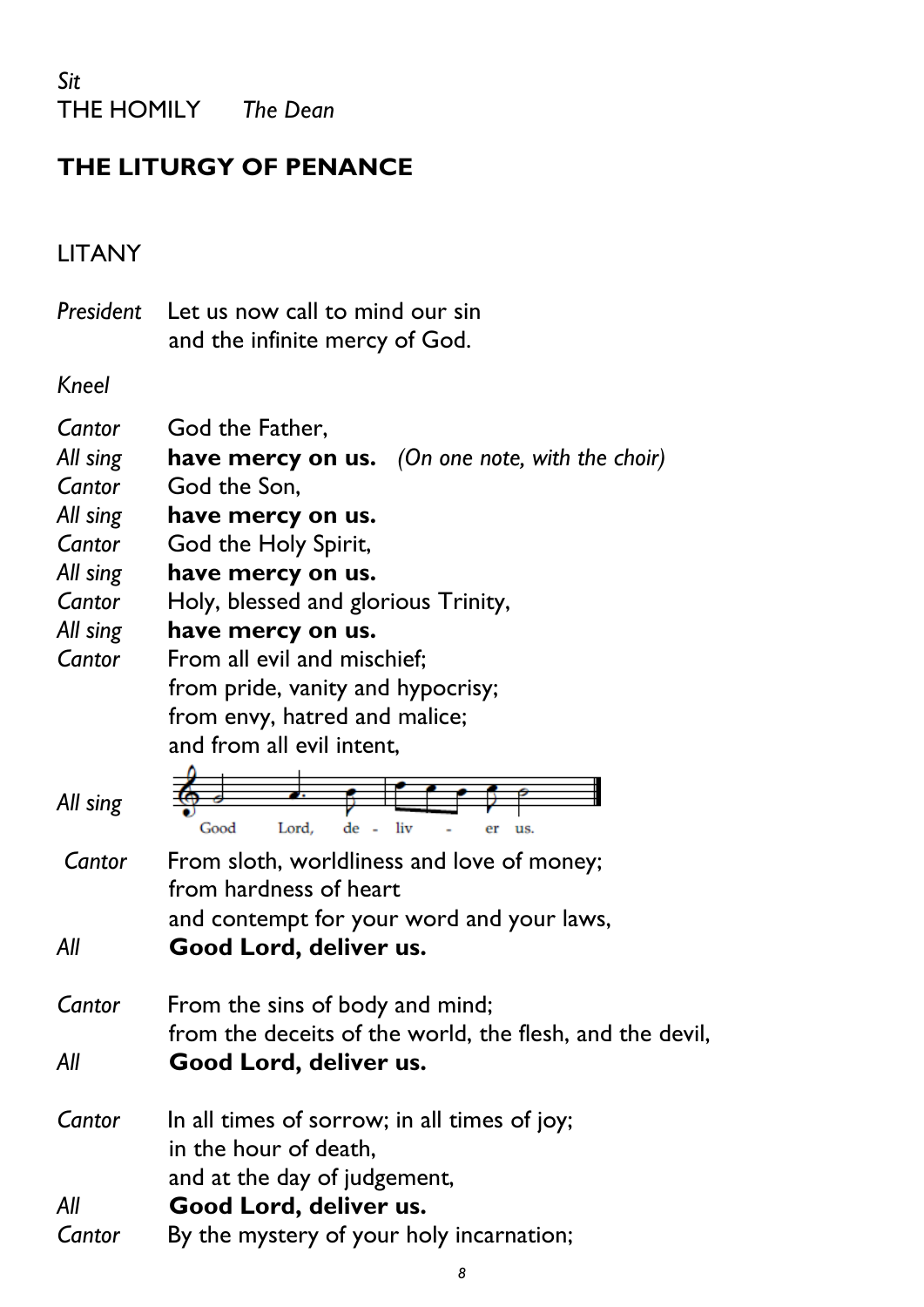by your birth, childhood and obedience; by your baptism, fasting, and temptation, *All* **Good Lord, deliver us.** *Cantor* By your ministry in word and work; by your mighty acts of power; and by your preaching of the kingdom, *All* **Good Lord, deliver us.** *Cantor* By your agony and trial; by your cross and passion; and by your precious death and burial, *All* **Good Lord, deliver us.** *Cantor* By your mighty resurrection; by your glorious ascension; and by your sending of the Holy Spirit, *All* **Good Lord, deliver us.** *Cantor* Give us true repentance; forgive us our sins of negligence and ignorance and our deliberate sins; and grant us the grace of your Holy Spirit to amend our lives according to your holy word. *Choir* **Holy God, Holy and strong, Holy and immortal, Have mercy on us.**

SILENCE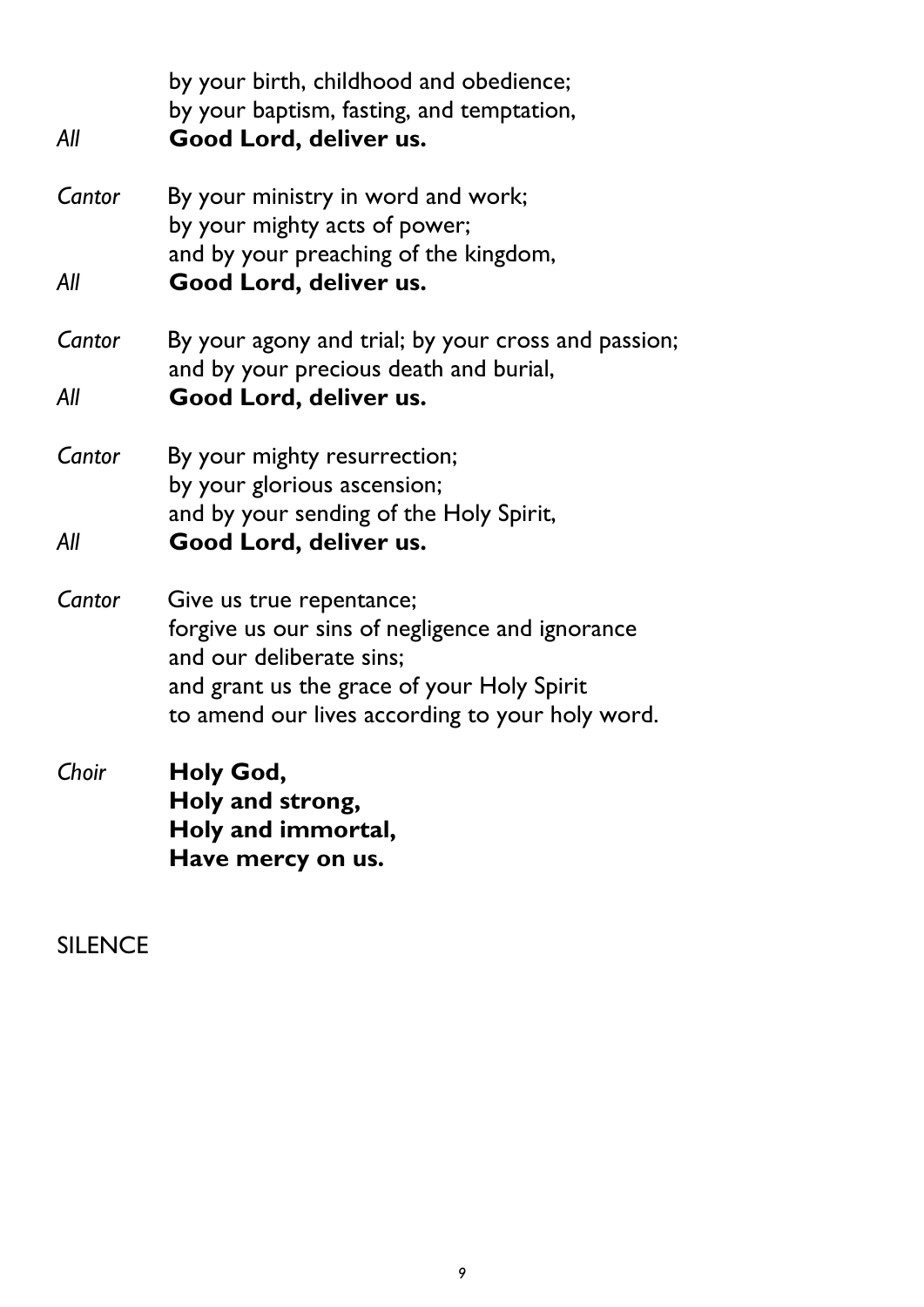### **CONFESSION**

*President* Make our hearts clean, O God: *All* **and renew a right spirit within us.**

> **Father eternal, giver of light and grace, we have sinned against you and against our neighbour, in what we have thought, in what we have said and done, through ignorance, through weakness, through our own deliberate fault. We have wounded your love, and marred your image in us. We are sorry and ashamed, and repent of all our sins. For the sake of your Son Jesus Christ, who died for us, forgive us all that is past; and lead us from darkness to walk as children of light. Amen.**

#### THE BLESSING OF THE ASHES

*President* Dear friends in Christ, as a sign of the spirit of penitence with which we shall keep this season of Lent, it is customary to receive on your head in ash the sign of the cross, the symbol of our salvation.

*President* God our Father, you create us from the dust of the earth: grant that these ashes may be for us † a sign of our penitence and a symbol of our mortality; for it is by your grace alone that we receive eternal life in Jesus Christ our Saviour. *All* **Amen.**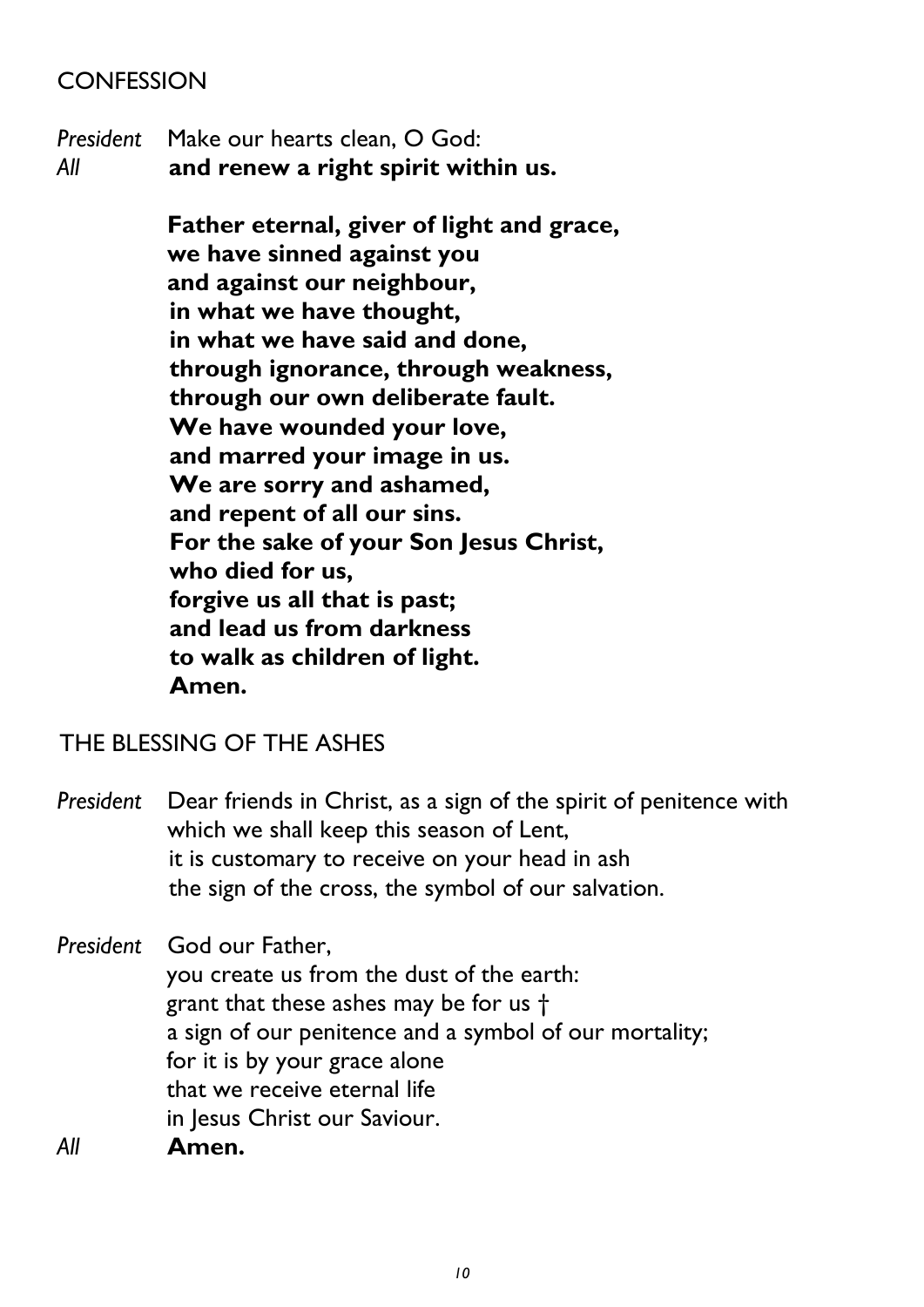### THE IMPOSITION OF ASHES

#### *The President says*

Remember that you are dust, and to dust you shall return. Turn away from sin and be faithful to Christ.

*During the imposition of ashes the choir sings* '*Ne irascaris, Domine by William Byrd.* 

Ne irascaris, Domine, satis et ne ultra memineris iniquitatis nostrae. Ecce, respice, populus tuus omnes nos.

Be not angry, O Lord, still, neither remember our iniquity for ever. Behold, see, we beseech thee, we are all thy people.

*Words: Isaiah 64: 9*

#### THE ABSOLUTION

*President* The Lord enrich you with his grace, and nourish you with his blessing; the Lord defend you in trouble and keep you from all evil; the Lord accept your prayers, and absolve you from your offences, for the sake of Jesus Christ, our Saviour. *All* **Amen.**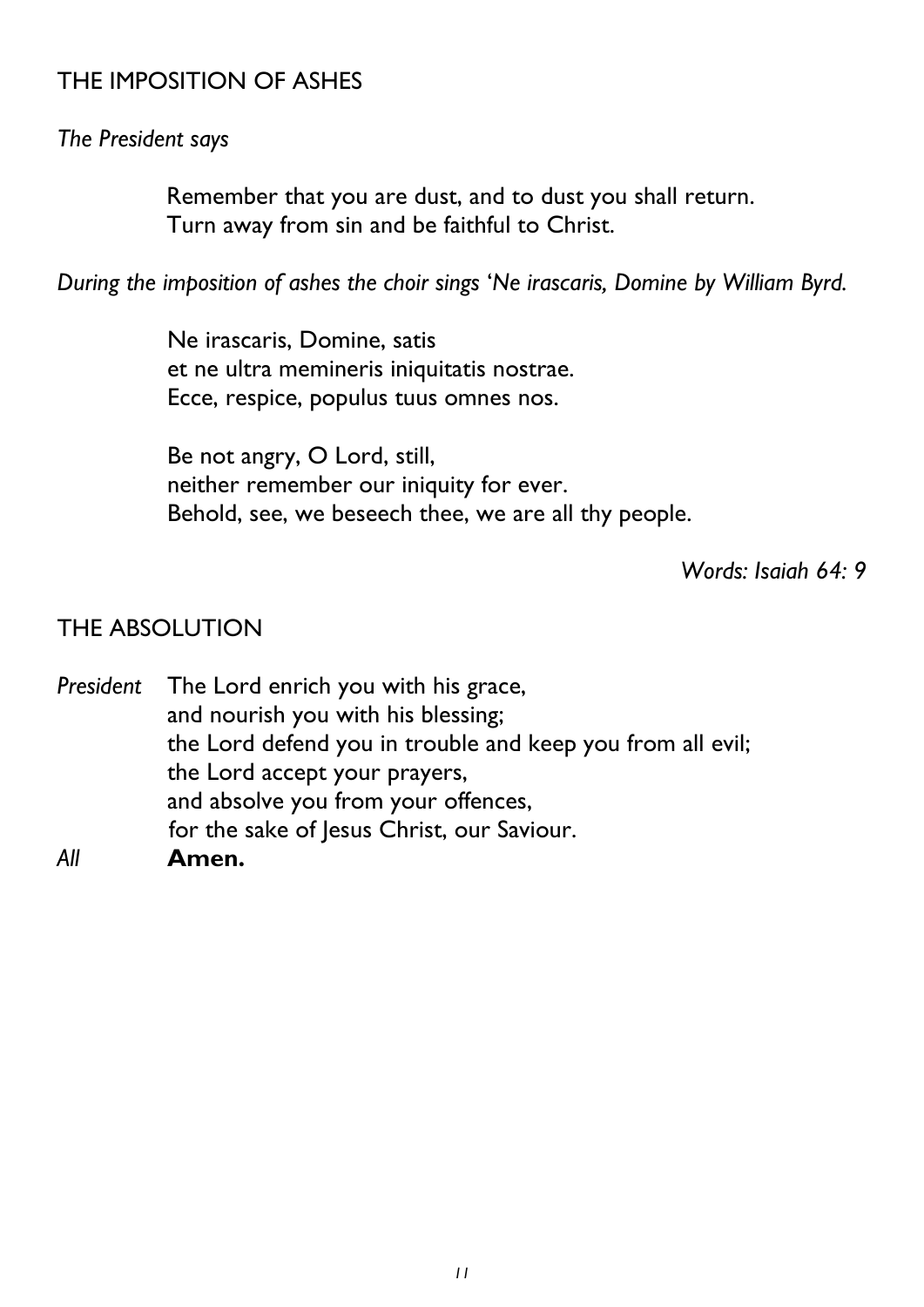# **THE LITURGY OF THE SACRAMENT**

## *Stand* THE PEACE

*President* Since we are justified by faith, we have peace with God through our Lord Jesus Christ, who has given us access to his grace.

The peace of the Lord be always with you *All* **and also with you.**

*As the altar is prepared with bread and wine, the choir sings Civitas sancti tui by William Byrd*

> Civitas sancti tui facta est deserta. Sion deserta facta est, Jerusalem desolata est.

The holy cities are a wilderness. Zion is a wilderness, Jerusalem a desolation.

*Words: Isaiah 46. 10*

#### PRAYER OVER THE GIFTS

*President* Merciful Father, turn us from sin to faithfulness, from disobedience to love, and prepare us to celebrate the death and resurrection of Christ our Saviour who is alive and reigns, now and for ever.

*All* **Amen.**

THE EUCHARISTIC PRAYER

*President* The Lord be with you. *All* **And also with you.** *President* Lift up your hearts. *All* **We lift them to the Lord.** *President* Let us give thanks to the Lord our God. *All* **It is right to give thanks and praise.**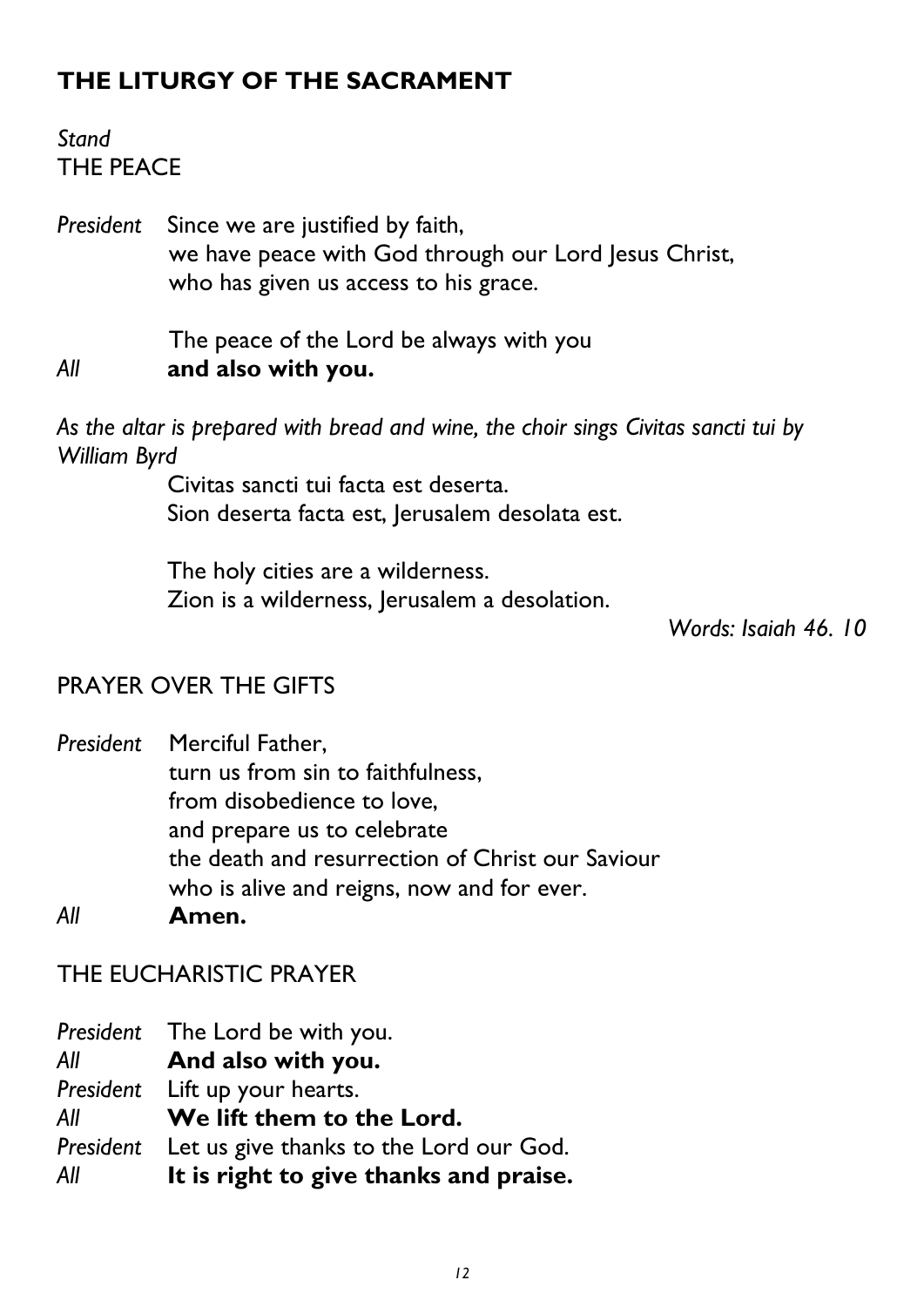*President* It is indeed right and good to give you thanks and praise, almighty God and everlasting Father, through Jesus Christ your Son.

> For in these forty days you lead us into the desert of repentance that through a pilgrimage of prayer and discipline we may grow in grace and learn to be your people once again. Through fasting, prayer and acts of service you bring us back to your generous heart. Through study of your holy word you open our eyes to your presence in the world and free our hands to welcome others into the radiant splendour of your love. As we prepare to celebrate the Easter feast with joyful hearts and minds we bless you for your mercy and join with saints and angels for ever praising you and singing:

*The choir sings Sanctus and Benedictus.*

All glory be to you, our heavenly Father, who, in your tender mercy, gave your only Son our Saviour Jesus Christ to suffer death upon the cross for our redemption;

who made there by his one oblation of himself once offered a full, perfect and sufficient sacrifice, oblation and satisfaction for the sins of the whole world;

he instituted, and in his holy gospel commanded us to continue, a perpetual memory of his precious death until he comes again.

Hear us, merciful Father, we humbly pray, and grant that, by the power of your Holy Spirit, we receiving these gifts of your creation, this bread and this wine,

according to your Son our Saviour Jesus Christ's holy institution,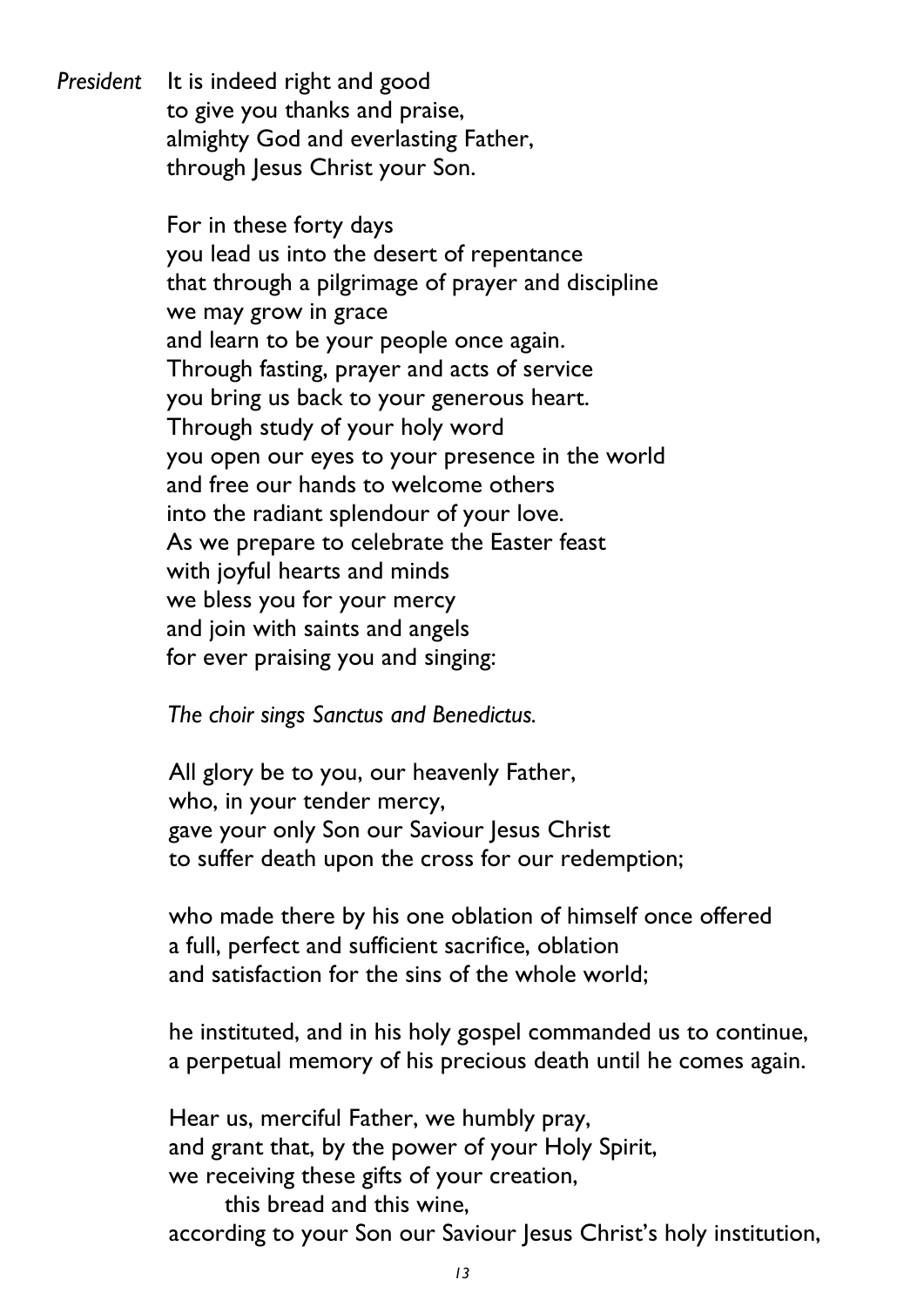in remembrance of his death and passion, may be partakers of his most blessed body and blood;

who, in the same night that he was betrayed, took bread and gave you thanks; he broke it and gave it to his disciples, saying: Take, eat; this is my body which is given for you; do this in remembrance of me.

In the same way, after supper he took the cup and gave you thanks; he gave it to them, saying: Drink this, all of you; this is my blood of the new covenant, which is shed for you and for many for the forgiveness of sins. Do this, as often as you drink it, in remembrance of me.

*Deacon* Great is the mystery of faith. *All* **Christ has died: Christ is risen: Christ will come again.**

> Therefore, Lord and heavenly Father, in remembrance of the precious death and passion, the mighty resurrection and glorious ascension of your dear Son Jesus Christ, we offer you through him this our sacrifice of praise and thanksgiving.

Grant that by his merits and death, and through faith in his blood, we and all your Church may receive forgiveness of our sins and all other benefits of his passion. Although we are unworthy, through our manifold sins, to offer you any sacrifice, yet we pray that you will accept this the duty and service that we owe.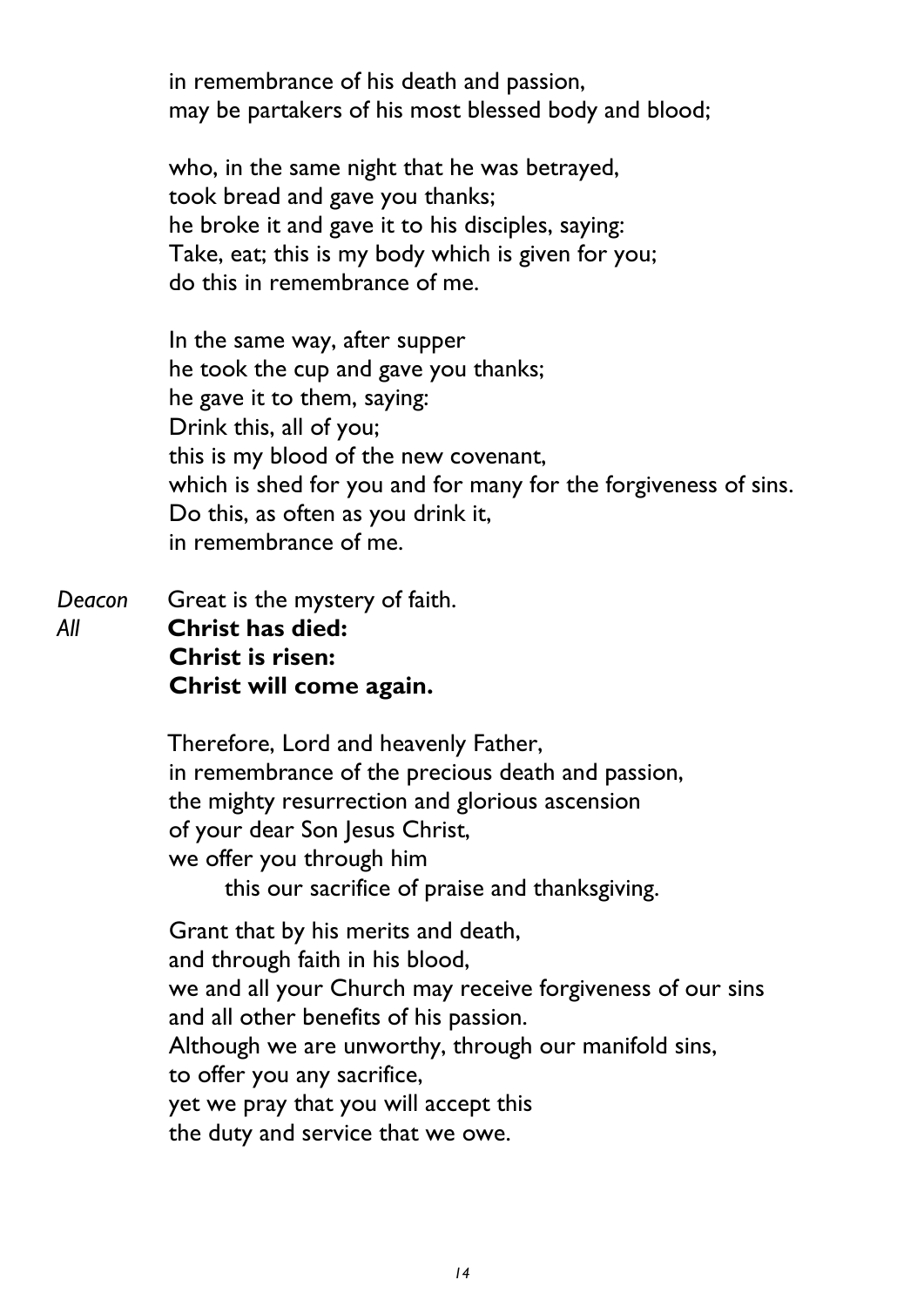Do not weigh our merits, but pardon our offences, and fill us all who share in this holy communion with your grace and heavenly blessing;

through Jesus Christ our Lord, by whom, and with whom, and in whom, in the unity of the Holy Spirit, all honour and glory be yours, almighty Father, for ever and ever.

*All* **Amen.**

# *Kneel* THE LORD'S PRAYER

*President* As our Saviour taught us, so we pray *All* **Our Father, who art in heaven, hallowed be thy name; thy kingdom come; thy will be done; on earth as it is in heaven. Give us this day our daily bread. And forgive us our trespasses, as we forgive those who trespass against us. And lead us not into temptation; but deliver us from evil. For thine is the kingdom, the power, and the glory, for ever and ever. Amen.** 

THE BREAKING OF THE BREAD

*President* Every time we eat this bread and drink this cup *All* **we proclaim the Lord's death until he comes.**

THE DISTRIBUTION

*President* Jesus is the Lamb of God, who takes away the sins of the world. Blessed are those who are called to his supper.

*All* **Lord, I am not worthy to receive you, but only say the word and I shall be healed.**

*During the Distribution the organist plays Erbahm' dich mein, O Herre Gott BWV 721 by J.S. Bach*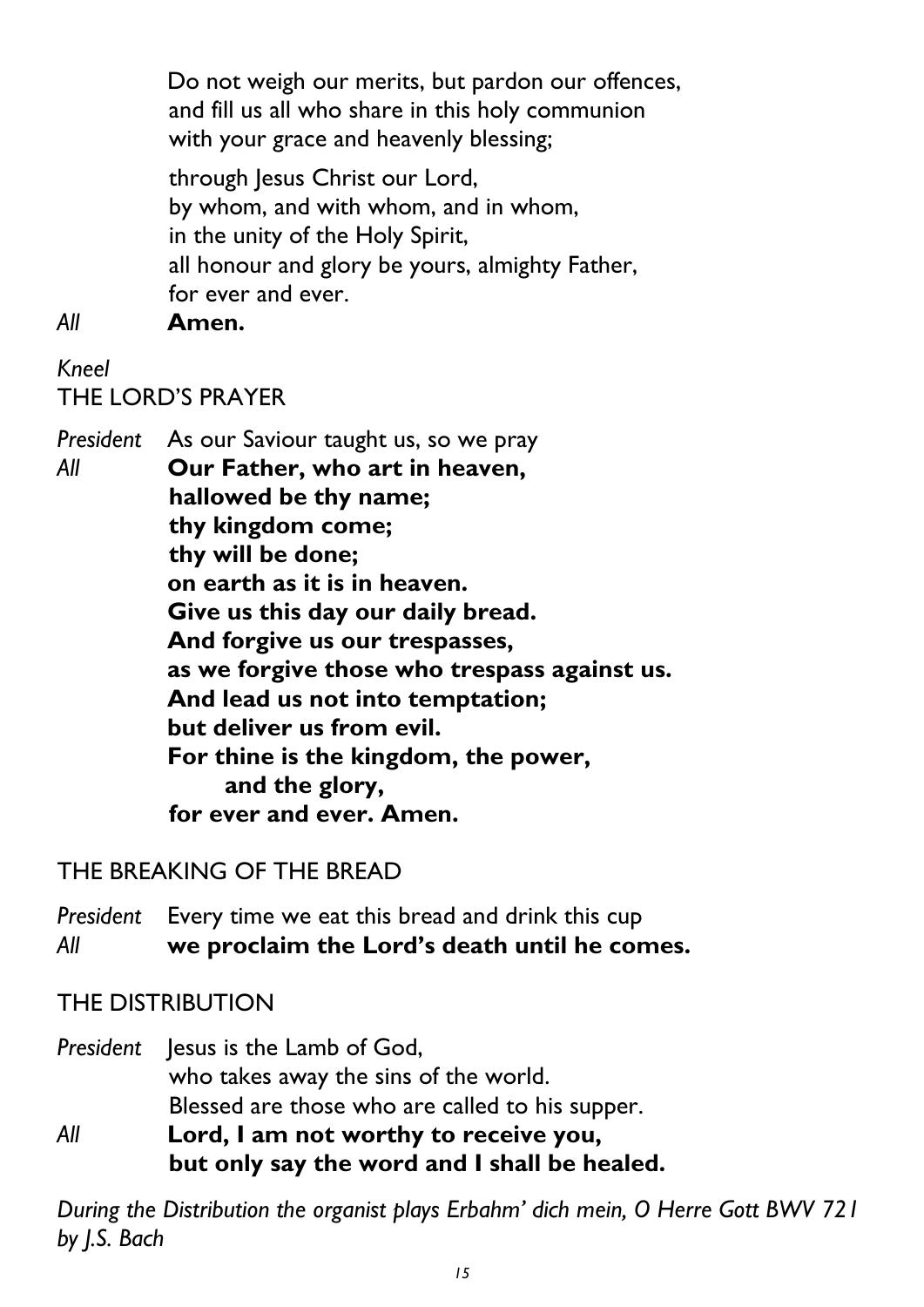### THE POST COMMUNION PRAYERS

*President* Lord our God, grant us to desire you with our whole heart; that so desiring, we may seek and find you; and so finding, may love you; and so loving, may hate those sins from which you have delivered us; through Jesus Christ our Lord.

- *All* **Amen.**
- *All* **God of our pilgrimage you have fed us with the bread of heaven. Refresh and sustain us as we go forward on our journey in the name of Jesus Christ our Lord. Amen.**



*All* **Guide me, O thou great Redeemer, pilgrim though this barren land; I am weak, but thou art mighty; hold me with thy powerful hand; Bread of heaven, feed me till I want no more.**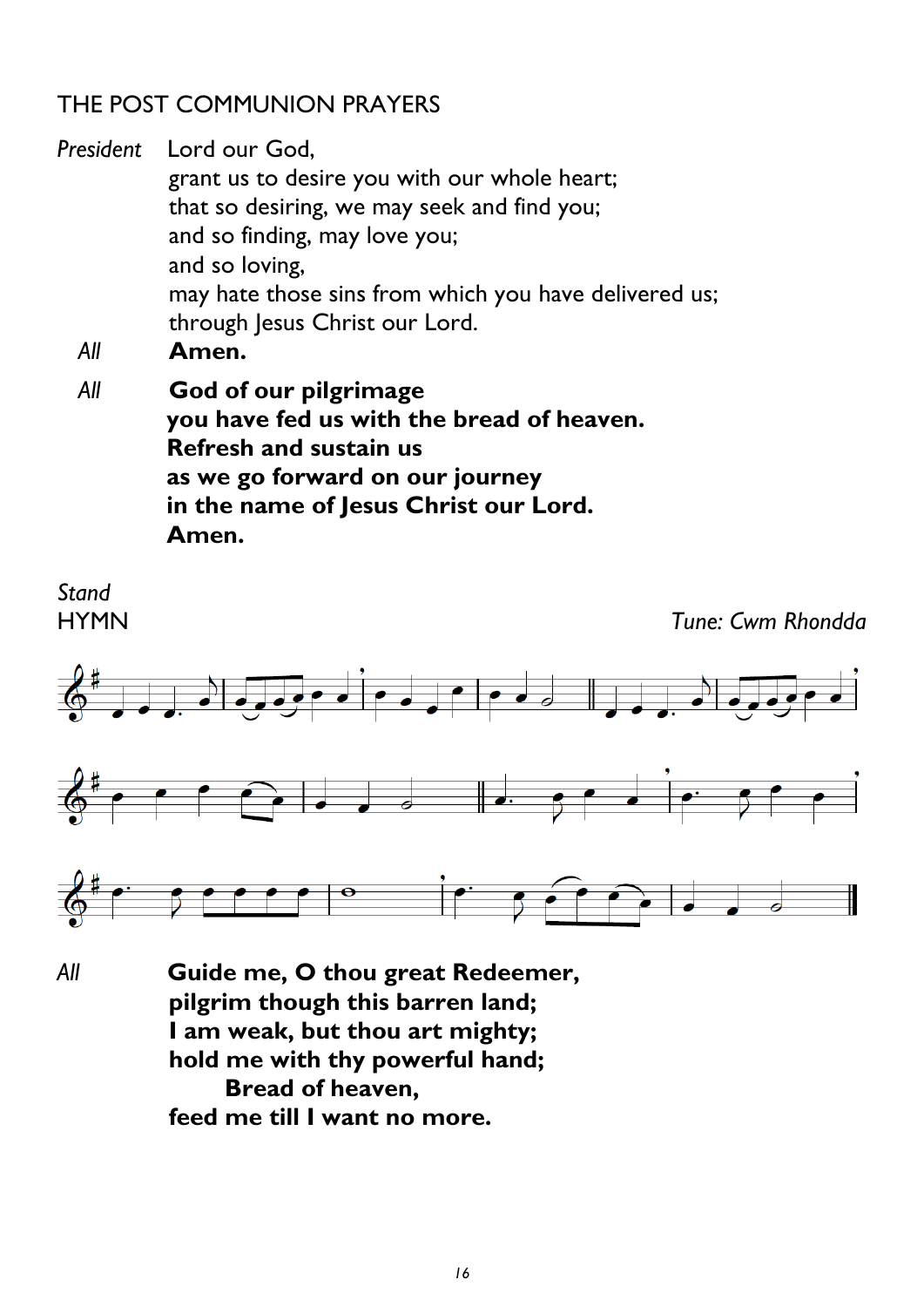**Open now the crystal fountain, whence the healing stream doth flow; let the fire and cloudy pillar lead me all my journey through; strong Deliverer, be thou still my Strength and Shield.**

**When I tread the verge of Jordan, bid my anxious fears subside; death of death and hell's destruction, land me safe on Canaan's side; songs of praises, I will ever give to thee.**

*Words: William Williams*

#### **THE DISMISSAL**

#### THE SOLEMN BLESSING

| President<br>All | The Lord be with you<br>and also with you.                                                                                          |
|------------------|-------------------------------------------------------------------------------------------------------------------------------------|
| All              | May God the Father,<br>who does not despise the broken spirit,<br>give to you a contrite heart.<br>Amen.                            |
| All              | May Christ,<br>who bore our sins in his body on the tree,<br>heal you by his wounds.<br>Amen.                                       |
| All              | May the Holy Spirit,<br>who leads us into all truth,<br>speak to you words of pardon and peace.<br>Amen.                            |
| All              | And the blessing of God almighty,<br>the Father, the Son, and the Holy Spirit,<br>be among you and remain with you always.<br>Amen. |